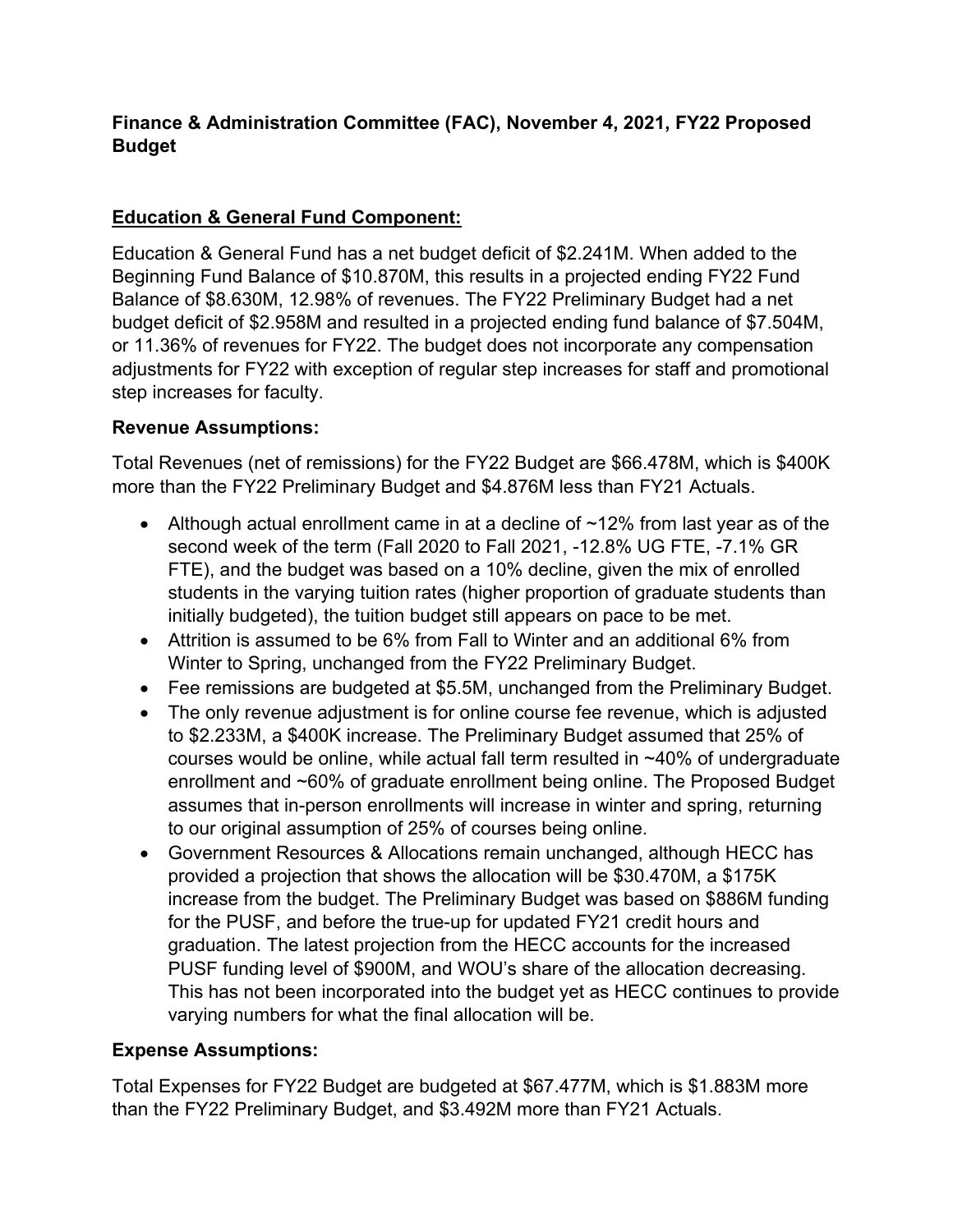Personnel

- Personnel budget totals \$57.246M, \$966K more than the Preliminary Budget and \$915K more than FY21 actuals.
- The \$22.5K decrease in faculty salaries reflects savings from a faculty resignation replaced by NTT funds.
- Unclassified salaries budget has increased by \$607K due to the additional investments that have been made in hopes to boost enrollment. These include three new Admissions positions (Campus Tours, Financial Aid Navigator, and an additional Office Specialist), a Partnership Director in Academic Affairs, an additional Financial Aid Counselor, an IR Analyst, a Budget Analyst, part-year funding for the DEI office, part-year funding for a Business program professional advisor, a part-time Spanish translator, and several equity adjustments for staff in varying departments.
- The \$40K decrease in classified salaries reflects two eliminated custodians, which were fully reimbursed by Housing, so there is a corresponding decrease to internal sales as well.
- Classified pay has a modest increase of \$17K reflecting an increase to public safety based on historical actuals.
- Student pay has increased by \$57K reflecting funding for Freedom Center and small increases to Public Safety, Marketing & Communications, and Multicultural Student Services & Programs.
- Budgeted Other Payroll Expense has increased by \$325K as a result of the other adjustments.

Services & Supplies (S&S)

- Services & Supplies net budget totals \$10.022M, a \$917K increase from the Preliminary Budget, and \$2.496M more than FY21 Actuals.
- Additional investments have been made here as well in hopes to boost enrollment. These include funds for a contract with EAB (strengthen enrollment in graduate programs, focusing on WOU:Salem), a contract with RNL (assist Financial Aid processes), and funds for the Freedom Center and newly created DEI Office. There was also a significant increase (\$115K) to account for increased premiums with PURMIT.
- Reduced budgeted internal sales by \$132K, due to the decrease in Housing custodial reimbursement mentioned under personnel.

#### **Net Transfer Assumptions:**

Total Net Transfers are budgeted at \$3.317M, \$172K more than the Preliminary Budget, and \$88K more than FY21 Actuals.

• The athletics subsidy has increased by \$172K, which reflects partial year funding for men's soccer head and assistant coaches.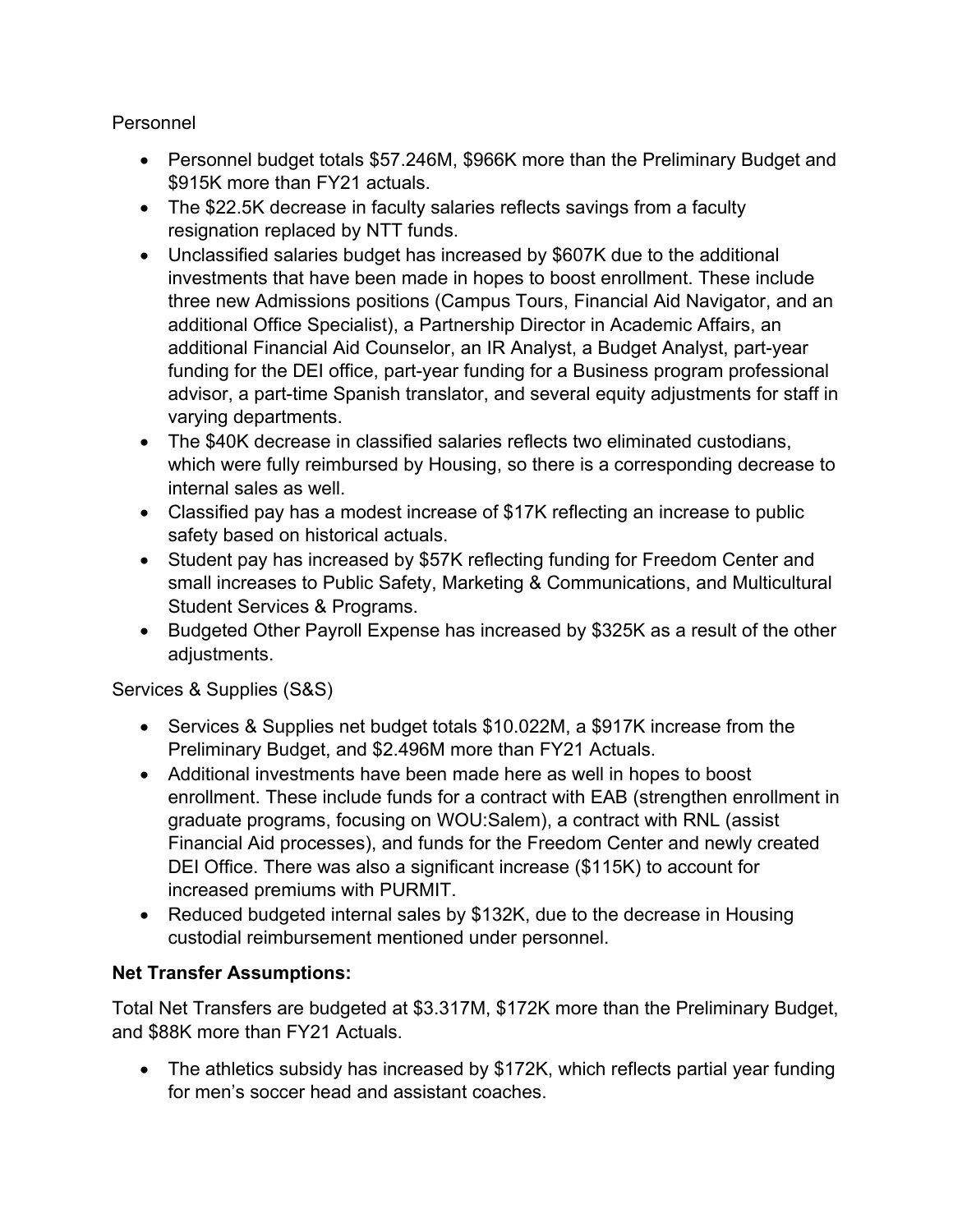#### **Other Activities:**

Total Other Activities will result in \$2.075M net positive, \$2.372M more than the Preliminary Budget.

- We have incorporated the \$3M of CARES III (ARP) that has been earmarked for E&G relief.
- Retirement incentive faculty payments have been updated to reflect the five faculty that took the incentive (ten were budgeted).
- Funding has also been added for LAS start-up funds, Banner financial aid implementation, and other misc. activities including an events manager for Rice Auditorium, flood damage, emergency tree trimming, and rollover for furniture purchases.

## **Auxiliary Component:**

The auxiliary component is composed of Athletics, Housing, Dining, Parking, Conference Services, Bookstore, Student Health & Counseling Center (SHCC), Child Development Center (CDC), and other minor operations. The net budget deficit for all Auxiliaries (excluding IFC) totals \$327K, which is an improvement from the FY22 Preliminary Budget deficit of \$1.023M.

- University Housing budgeted revenues have been increased by \$75K. The Preliminary Budget was based on occupancy in Arbor Park, Heritage, and Ackerman, but Housing has also opened Barnum Hall due to more students being on campus.
- Campus Dining's revenue remains unchanged as meal plans for fall term came in slightly under what was budgeted, but there have been additional conference and catering events that have subsidized this. Café Allegro's budgeted revenues have been increased by \$25K, as the first two weeks of sales in October came in much higher than anticipated, with cautious optimism the trend will continue.
- Student Health & Counseling Center's revenue budget has been decreased by \$75K due to lower than expected fall term health service fees, as a result of increased online course offerings. The budgeted revenue was left unchanged for winter and spring revenues, with anticipation that we will be closer to the 25% of online courses originally expected. A vacant position was removed from the budget, and \$200K of CARES III (ARP) one-time funds were added, bringing SHCC to a positive budget of \$230K, with hopes to begin to replenish their reserves.
- Recreation Center Building Fee's revenue budget has been increased by \$180K, reflecting actual fall term revenues with 6% attrition anticipated in winter and spring terms.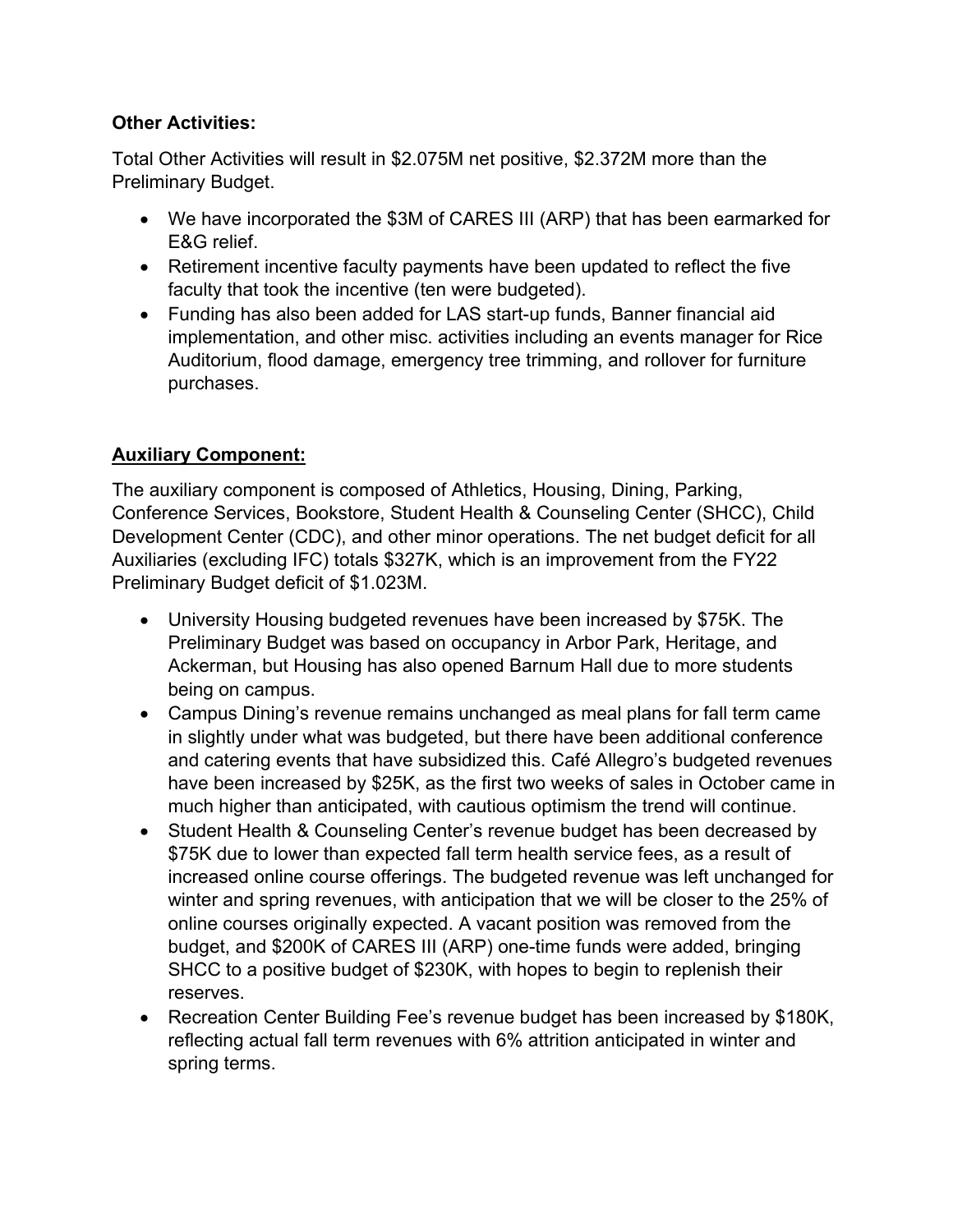- Athletics' labor has been updated as mentioned in the E&G transfer out section, to reflect adding two men's soccer coaches, as mentioned above.
- Parking's revenue budget has increased by \$55K given actual revenue-to-date, with the increase resulting from increased parking pass sales. Expenses remain unchanged, reducing Parking's deficit to \$185K.

#### **Incidental Fee (IFC) Component:**

Incidental Fee has a net deficit budget of \$199K, remaining unchanged from the FY22 Preliminary Budget (with intentional plan to use fund balance to cover the deficit).

#### **Designated Operations & Service Departments Component:**

Designated Operations & Service Department budgets are inclusive of primarily Council of Presidents and Telecommunications, as well as other small miscellaneous budgets. These remain unchanged from the FY22 Preliminary Budget.

## **FY22 Budget across Component Funds:**

Combined component budgets results in a total net budget deficit across these funds of \$2.822M, a \$1.413M improvement from the FY22 Preliminary Budget deficit of \$4.235M.

#### STAFF RECOMMENDATION:

It is recommended that the Western Oregon University Finance and Administration Committee recommends to the Board of Trustees to approve the FY22 Budget as presented in the docket.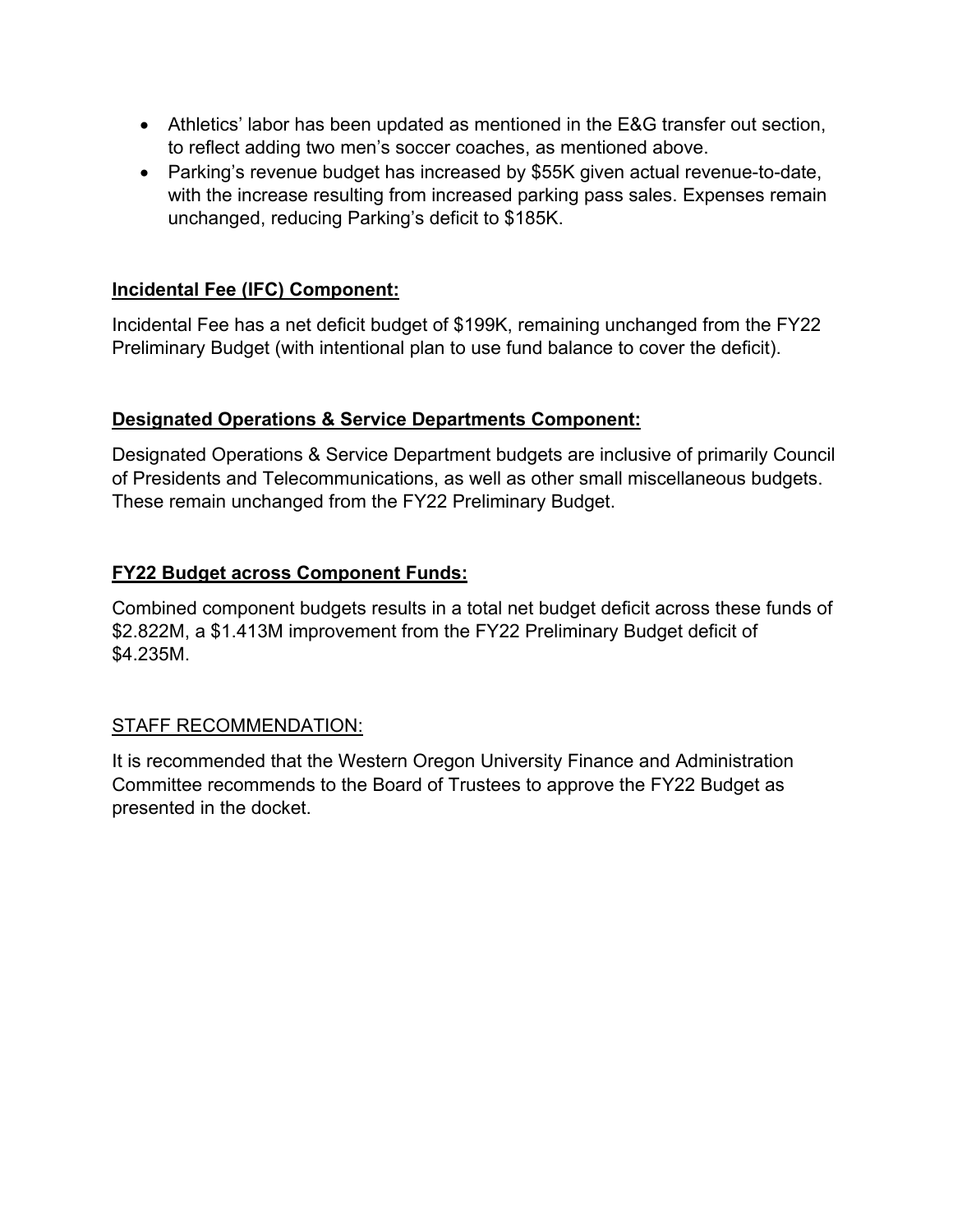#### **Western Oregon University FY22 Proposed Budget Component Funds Budget Summary**

|                                                 | <b>Education &amp;</b><br>General (E&G) | <b>Auxiliary</b><br>(excluding IFC) | <b>Incidental Fee</b><br>(IFC) | <b>Designated</b><br><b>Operations &amp;</b><br><b>Service Depts</b> | <b>Total</b>  |
|-------------------------------------------------|-----------------------------------------|-------------------------------------|--------------------------------|----------------------------------------------------------------------|---------------|
| <b>Revenues</b>                                 |                                         |                                     |                                |                                                                      |               |
| <b>Enrollment Fees</b>                          | 32,272,450                              | 1,891,872                           | 4,281,640                      | 113,134                                                              | 38,559,096    |
| <b>Government Resources &amp; Allocations</b>   | 30,983,621                              |                                     |                                |                                                                      | 30,983,621    |
| <b>Gift Grants and Contracts</b>                | 622,260                                 | 29,626                              | 80,371                         |                                                                      | 732,257       |
| Investment                                      | 2,000,000                               | 6,000                               | 21                             | 4,190                                                                | 2,010,211     |
| Sales & Services                                | 500,000                                 | 9,612,736                           | 103,693                        | 126,630                                                              | 10,343,059    |
| <b>Other Revenues</b>                           | 100,000                                 | 1,325,857                           | 172,453                        | 2,030,156                                                            | 3,628,466     |
| <b>Total Revenues</b>                           | 66,478,331                              | 12,866,091                          | 4,638,178                      | 2,274,110                                                            | 86,256,710    |
| <b>Expenses</b>                                 |                                         |                                     |                                |                                                                      |               |
| Personnel                                       | 57,245,601                              | 7,409,404                           | 2,067,648                      | 1,018,983                                                            | 67,741,636    |
| Services & Supplies                             | 10,021,567                              | 7,329,660                           | 2,542,144                      | 1,310,307                                                            | 21,203,677    |
| <b>Capital Outlay</b>                           | 209,691                                 |                                     |                                |                                                                      | 209,691       |
| <b>Total Expenses</b>                           | 67,476,859                              | 14,739,064                          | 4,609,792                      | 2,329,290                                                            | 89,155,004    |
| <b>Net Transfers</b>                            | 3,317,367                               | (1, 346, 211)                       | 227,182                        | 750                                                                  | 2,199,088     |
| <b>Total Expenses &amp; Transfers</b>           | 70,794,226                              | 13,392,853                          | 4,836,973                      | 2,330,040                                                            | 91,354,092    |
| <b>Net Recurring Budget</b>                     | (4,315,895)                             | (526, 761)                          | (198, 795)                     | (55, 930)                                                            | (5,097,382)   |
| <b>One Time Activities</b>                      | (2,075,189)                             | (200,000)                           |                                |                                                                      | (2, 275, 189) |
| <b>Net Budget</b>                               | (2, 240, 706)                           | (326, 761)                          | (198, 795)                     | (55, 930)                                                            | (2,822,193)   |
| <b>Beginning Fund Balance</b>                   | 10,870,294                              | 1,839,548                           | 4,499,472                      | 3,047,114                                                            | 20,256,428    |
| <b>Projected Ending Fund Balance</b>            | 8,629,588                               | 1,512,786                           | 4,300,676                      | 2,991,184                                                            | 17,434,235    |
| <b>Fund Balance as a Percentage of Revenues</b> | 12.98%                                  | 11.76%                              | 92.72%                         | 131.53%                                                              | 20.21%        |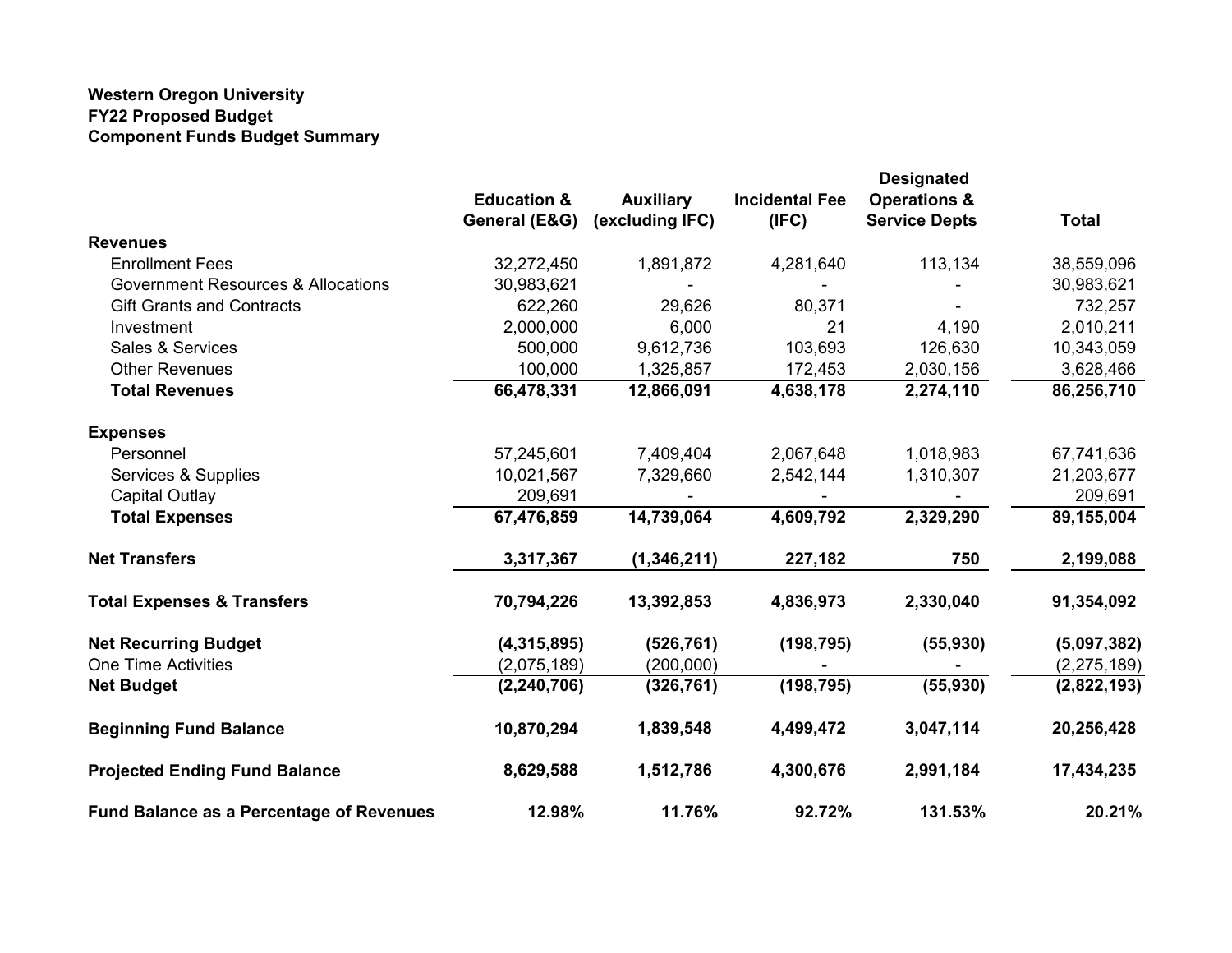#### **Western Oregon University FY22 Proposed Budget Education & General Fund Detail**

|                                                     | <b>FY22 Preliminary</b><br><b>Budget</b> | <b>FY22 Proposed</b><br><b>Budget</b> | Increase/<br>(Decrease) |
|-----------------------------------------------------|------------------------------------------|---------------------------------------|-------------------------|
| <b>Revenues</b>                                     |                                          |                                       |                         |
| <b>Tuition &amp; Fees</b>                           |                                          |                                       |                         |
| <b>Undergraduate Tuition</b>                        |                                          |                                       |                         |
| Resident                                            | 19,420,776                               | 19,420,776                            |                         |
| <b>WUE</b>                                          | 7,004,598                                | 7,004,598                             |                         |
| Non-Resident                                        | 1,353,460                                | 1,353,460                             |                         |
| <b>Total Undergraduate Tuition</b>                  | 27,778,834                               | 27,778,834                            |                         |
| <b>Graduate Tuition</b>                             | 3,700,240                                | 3,700,240                             |                         |
| <b>Summer</b>                                       |                                          |                                       |                         |
| Undergraduate                                       | 1,900,000                                | 1,900,000                             |                         |
| Graduate                                            | 800,000                                  | 800,000                               |                         |
| <b>Total Summer</b>                                 | 2,700,000                                | 2,700,000                             |                         |
| <b>Other Tuition</b>                                | 360,000                                  | 360,000                               |                         |
| <b>Total Tuition</b>                                | 34,539,074                               | 34,539,074                            |                         |
| Fees                                                |                                          |                                       |                         |
| Matriculation                                       | 550,000                                  | 550,000                               |                         |
| Course                                              | 300,000                                  | 300,000                               |                         |
| Online Course                                       | 1,833,376                                | 2,233,376                             | 400,000                 |
| Other                                               | 150,000                                  | 150,000                               |                         |
| <b>Total Fees</b>                                   | 2,833,376                                | 3,233,376                             | 400,000                 |
| <b>Fee Remissions</b>                               | (5,500,000)                              | (5,500,000)                           |                         |
| <b>Total Tuition &amp; Fees (net of remissions)</b> | 31,872,450                               | 32,272,450                            | 400,000                 |
| <b>Government Resources &amp; Allocations</b>       |                                          |                                       |                         |
| Student Success & Completion (SSCM)                 | 30,293,705                               | 30,293,705                            |                         |
| Engineering Technology (ETSF)                       | 307,728                                  | 307,728                               |                         |
| Small-Energy Loan Program (SELP)                    | 382,188                                  | 382,188                               |                         |
| <b>Total Government Resources &amp; Allocations</b> | 30,983,621                               | 30,983,621                            |                         |
| <b>Other Revenues</b>                               |                                          |                                       |                         |
| <b>Gift Grants and Contracts</b>                    | 622,260                                  | 622,260                               |                         |
| Interest Earnings/Investment                        | 2,000,000                                | 2,000,000                             |                         |
| Sales & Services                                    | 500,000                                  | 500,000                               |                         |
| <b>Other Revenues</b>                               | 100,000                                  | 100,000                               |                         |
| <b>Total Other Revenues</b>                         | 3,222,260                                | 3,222,260                             | $\blacksquare$          |
| <b>Total Revenues</b>                               | 66,078,331                               | 66,478,331                            | 400,000                 |